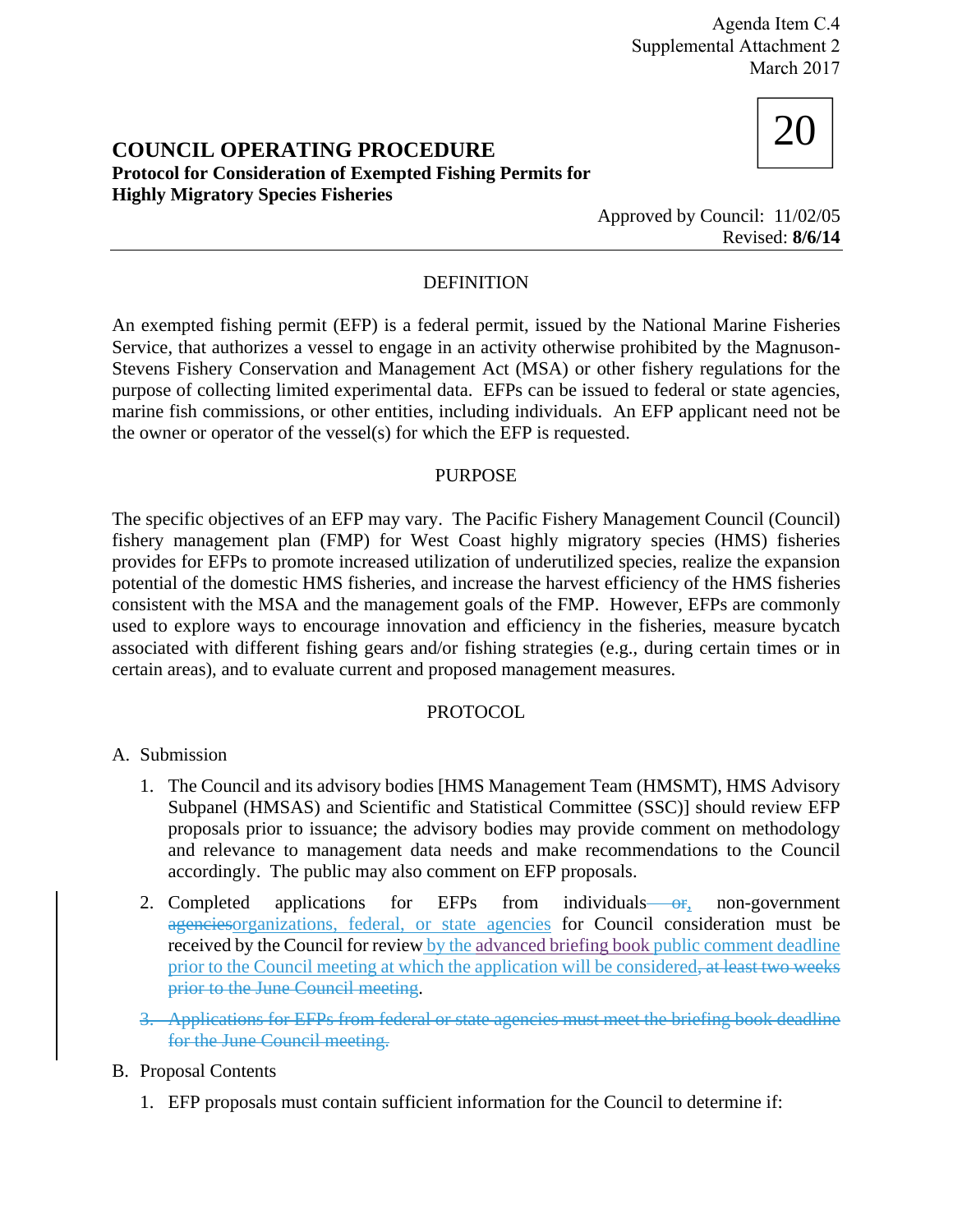- a. There is adequate justification for an exemption to the regulations;
- b. The potential impacts of the exempted activity have been adequately identified;
- c. The exempted activity would be expected to provide information useful to management and use of HMS fishery resources.
- 2. Applicants must submit a completed application in writing that includes, but is not limited to, the following information:
	- a. Date of application;
	- b. Applicant's names, mailing addresses, and telephone numbers;
	- c. A statement of the purpose and goals of the experiment for which an EFP is needed, including a general description of the arrangements for the disposition of all species harvested under the EFP;
	- d. Valid justification explaining why issuance of an EFP is warranted;
	- e. A statement of whether the proposed experimental fishing has broader significance than the applicant's individual goals;
	- f. An expected total duration of the EFP (i.e., number of years proposed to conduct exempted fishing activities);
	- g. Number of vessels covered under the EFP;
	- h. A description of the species (target and incidental) to be harvested under the EFP and the amount(s) of such harvest necessary to conduct the experiment, including harvest estimates of overfished species and protected species;
	- i. A description of a mechanism, such as at-sea fishery monitoring, to ensure that the harvest limits for targeted and incidental species are not exceeded and are accurately accounted for;
	- j. A description of the proposed data collection and analysis methodology;
	- k. A description of how vessels will be chosen to participate in the EFP;
	- l. For each vessel covered by the EFP, the approximate time(s) and place(s) fishing will take place, and the type, size, and amount of gear to be used;
	- m. The signature of the applicant(s);
	- The HMSMT, HMSAS, SSC, and/or Council may request additional information necessary for their consideration.
- C. Review and Approval
	- 1. The HMSMT and HMSAS will review EFP proposals in June and make recommendations to the Council for action; the Council will consider those proposals for preliminary action. Final action on EFPs will occur at the September Council meeting. Only those EFP applications that were considered in June may be considered in September; EFP applications received after the June Council meeting for the following calendar year will not be considered.
	- 2. EFP proposals must contain a mechanism, such as at-sea fishery monitoring, to ensure that the harvest limits for targeted and incidental species are not exceeded and are accurately accounted for. Also, EFP proposals must include a description of the proposed data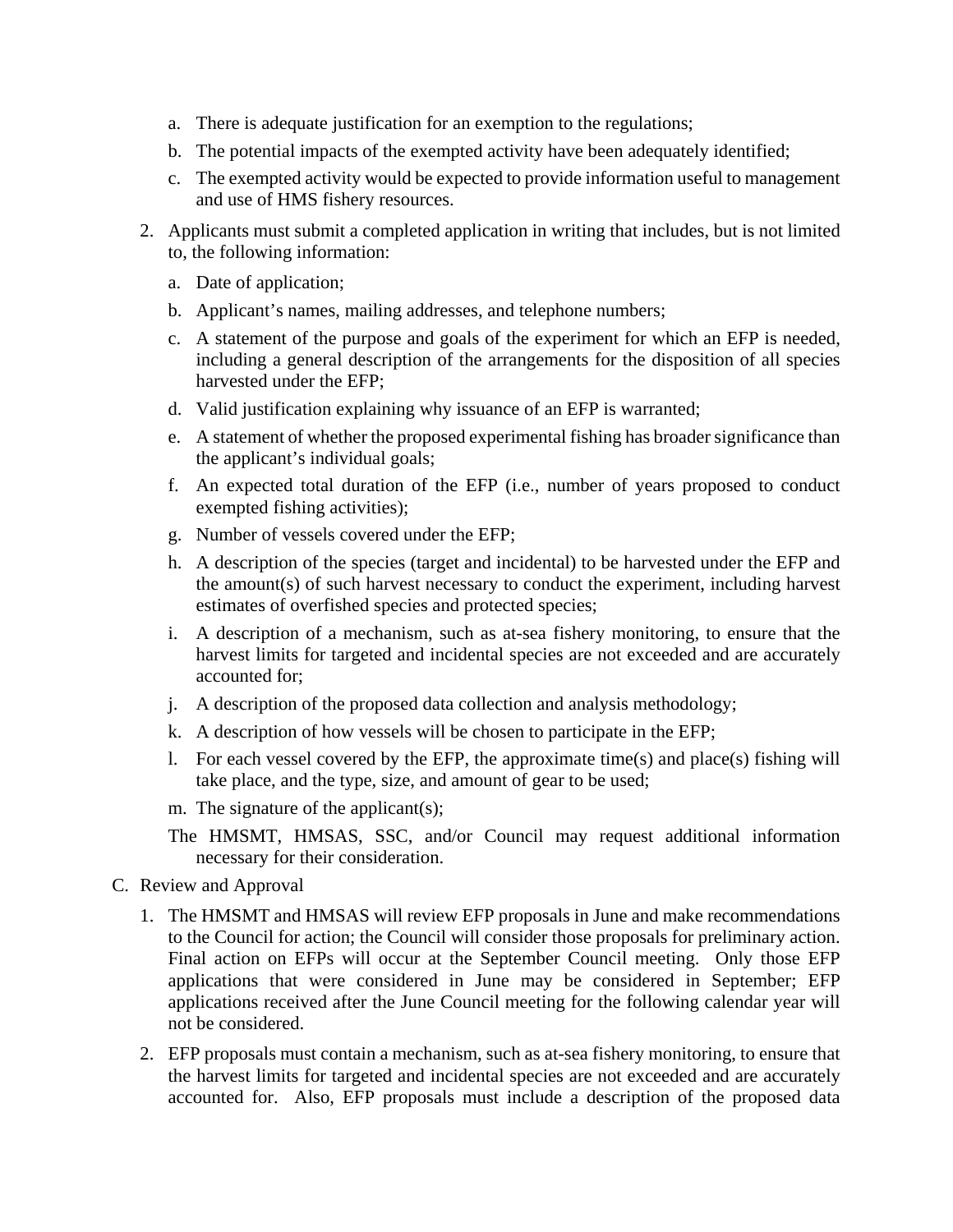collection and analysis methodology used to measure whether the EFP objectives will be met.

- 3. The Council will give priority consideration to those EFP applications that:
	- a. Emphasize resource conservation and management with a focus on bycatch reduction (highest priority);
	- b. Encourage full retention of fishery mortalities;
	- c. Involve data collection on fisheries stocks and/or habitat;
	- d. Encourage innovative gear modifications and fishing strategies to reduce bycatch;
	- e. Encourage the development of new market opportunities;
	- f. Explore the use of incentives to increase utilization of underutilized species while reducing bycatch of non-target species and/or interactions with protected species.
- 4. The HMSMT review will consider the following questions:
	- a. Is the application complete?
	- b. Is the EFP proposal consistent with the goals and objectives of the West Coast HMS FMP?
	- c. Does the EFP account for fishery mortalities, by species?
	- d. Can the harvest estimates of overfished species and/or protected species be accommodated?
	- e. Does the EFP meet one or more of the Council's priorities listed above?
	- f. Is the EFP proposal compatible with the federal observer program effort?
	- g. What infrastructure is in place to monitor, process data, and administer the EFP?
	- h. How will achievement of the EFP objectives be measured?
	- i. Is the data ready to be applied? If so, should it be used, or rejected? If not, when will sufficient data be collected to determine whether the data can be applied?
	- j. What are the benefits to the fisheries management process to continue an EFP that began the previous year?
	- k. If integrating data into management is proposed, what is the appropriate process?
	- l. What is the funding source for at-sea monitoring?
	- m. Has there been coordination with appropriate state and federal enforcement, management and science staff?
- 5. SSC Review:
	- a. All EFP applications should first be evaluated by the HMSMT for consistency with the goals and objectives of the HMS FMP;
	- b. When a proposal is submitted to the HMSMT that includes a significant scientific component that would benefit from SSC review, the HMSMT can refer the application to the SSC for comment;
	- c. In such instances, the SSC will evaluate the scientific merits of the application and will specifically evaluate the application's (1) problem statement; (2) data collection